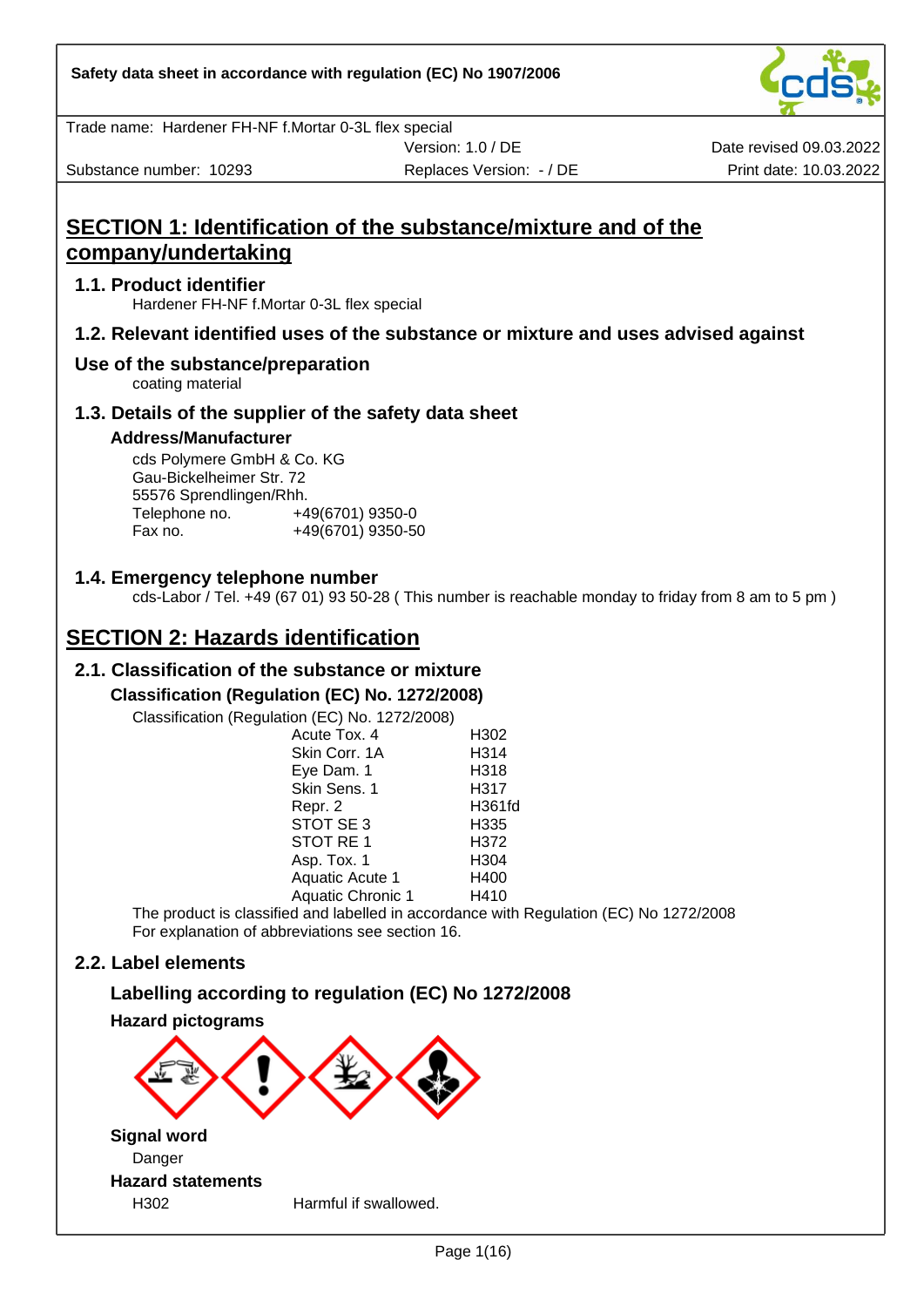

| Trade name: Hardener FH-NF f.Mortar 0-3L flex special                                    |                                                                                                                                                                                                                                                |         |    |      |                         |
|------------------------------------------------------------------------------------------|------------------------------------------------------------------------------------------------------------------------------------------------------------------------------------------------------------------------------------------------|---------|----|------|-------------------------|
|                                                                                          | Version: 1.0 / DE                                                                                                                                                                                                                              |         |    |      | Date revised 09.03.2022 |
| Substance number: 10293                                                                  | Replaces Version: - / DE                                                                                                                                                                                                                       |         |    |      | Print date: 10.03.2022  |
| H314                                                                                     | Causes severe skin burns and eye damage.                                                                                                                                                                                                       |         |    |      |                         |
| H317                                                                                     | May cause an allergic skin reaction.                                                                                                                                                                                                           |         |    |      |                         |
| H361fd                                                                                   | Suspected of damaging fertility. Suspected of damaging the unborn child.                                                                                                                                                                       |         |    |      |                         |
| H335                                                                                     | May cause respiratory irritation.                                                                                                                                                                                                              |         |    |      |                         |
| H372                                                                                     | Causes damage to organs through prolonged or repeated exposure.                                                                                                                                                                                |         |    |      |                         |
| H304                                                                                     | May be fatal if swallowed and enters airways.                                                                                                                                                                                                  |         |    |      |                         |
| H410                                                                                     | Very toxic to aquatic life with long lasting effects.                                                                                                                                                                                          |         |    |      |                         |
| <b>Precautionary statements</b>                                                          |                                                                                                                                                                                                                                                |         |    |      |                         |
| P260                                                                                     | Do not breathe dust/fume/gas/mist/vapours/spray.                                                                                                                                                                                               |         |    |      |                         |
| P280                                                                                     | Wear protective gloves/protective clothing/eye protection/face protection.                                                                                                                                                                     |         |    |      |                         |
| P301+P310                                                                                | IF SWALLOWED: Immediately call a POISON CENTER or doctor.                                                                                                                                                                                      |         |    |      |                         |
| P304+P340                                                                                | IF INHALED: Remove person to fresh air and keep comfortable for breathing.                                                                                                                                                                     |         |    |      |                         |
| P305+P351+P338                                                                           | IF IN EYES: Rinse cautiously with water for several minutes. Remove contact                                                                                                                                                                    |         |    |      |                         |
|                                                                                          | lenses, if present and easy to do. Continue rinsing.                                                                                                                                                                                           |         |    |      |                         |
| P310                                                                                     | Immediately call a POISON CENTER or doctor.                                                                                                                                                                                                    |         |    |      |                         |
|                                                                                          | Hazardous component(s) to be indicated on label (Regulation (EC) No. 1272/2008)                                                                                                                                                                |         |    |      |                         |
| contains                                                                                 | 2-Piperazin-1-ylethylamin; Polyoxypropylendiamin; Phenol, styrolisiert;<br>Kokosalkylamine; (Z)-Octadec-9-enylamin; 2,2,4-Trimethylhexan-1,6-Diamin;<br>Urethane Prepolymer; 2,4,6-Tri(dimethylaminomethyl)phenol; Phenol,<br>Methylstyrenated |         |    |      |                         |
| <b>SECTION 3: Composition/information on ingredients</b><br><b>Hazardous ingredients</b> | No special hazards have to be mentioned.                                                                                                                                                                                                       |         |    |      |                         |
|                                                                                          |                                                                                                                                                                                                                                                |         |    |      |                         |
| <b>Phenol, styrolisiert</b><br>CAS No.                                                   | 61788-44-1                                                                                                                                                                                                                                     |         |    |      |                         |
| EINECS no.                                                                               | 262-975-0                                                                                                                                                                                                                                      |         |    |      |                         |
| Registration no.                                                                         | 01-2119980970-27-XXXX                                                                                                                                                                                                                          |         |    |      |                         |
| Concentration                                                                            | 25<br>$>=$                                                                                                                                                                                                                                     | <       | 50 | $\%$ |                         |
|                                                                                          | Classification (Regulation (EC) No. 1272/2008)                                                                                                                                                                                                 |         |    |      |                         |
|                                                                                          | Skin Irrit. 2                                                                                                                                                                                                                                  | H315    |    |      |                         |
|                                                                                          | Skin Sens. 1                                                                                                                                                                                                                                   | H317    |    |      |                         |
|                                                                                          | <b>Aquatic Chronic 2</b>                                                                                                                                                                                                                       | H411    |    |      |                         |
|                                                                                          |                                                                                                                                                                                                                                                |         |    |      |                         |
| (Z)-Octadec-9-enylamin                                                                   |                                                                                                                                                                                                                                                |         |    |      |                         |
| CAS No.                                                                                  | 112-90-3                                                                                                                                                                                                                                       |         |    |      |                         |
| EINECS no.                                                                               | 204-015-5                                                                                                                                                                                                                                      |         |    |      |                         |
| Registration no.                                                                         | 01-2119473797-19-0001                                                                                                                                                                                                                          |         |    |      |                         |
| Concentration                                                                            | 20<br>$>=$                                                                                                                                                                                                                                     | $\,<\,$ | 25 | $\%$ |                         |
|                                                                                          | Classification (Regulation (EC) No. 1272/2008)                                                                                                                                                                                                 |         |    |      |                         |
|                                                                                          | Acute Tox. 4                                                                                                                                                                                                                                   | H302    |    |      |                         |
|                                                                                          | Asp. Tox. 1                                                                                                                                                                                                                                    | H304    |    |      |                         |
|                                                                                          | Skin Corr. 1B                                                                                                                                                                                                                                  | H314    |    |      |                         |
|                                                                                          | STOT SE 3                                                                                                                                                                                                                                      | H335    |    |      |                         |
|                                                                                          | STOT RE <sub>2</sub>                                                                                                                                                                                                                           | H373    |    |      |                         |
|                                                                                          | Aquatic Acute 1                                                                                                                                                                                                                                | H400    |    |      |                         |
|                                                                                          | <b>Aquatic Chronic 1</b>                                                                                                                                                                                                                       | H410    |    |      |                         |
|                                                                                          | Concentration limits (Regulation (EC) No. 1272/2008)                                                                                                                                                                                           |         |    |      |                         |

Aquatic Acute 1  $M = 10$ Aquatic Chronic 1

## **2-Piperazin-1-ylethylamin**

 $M = 10$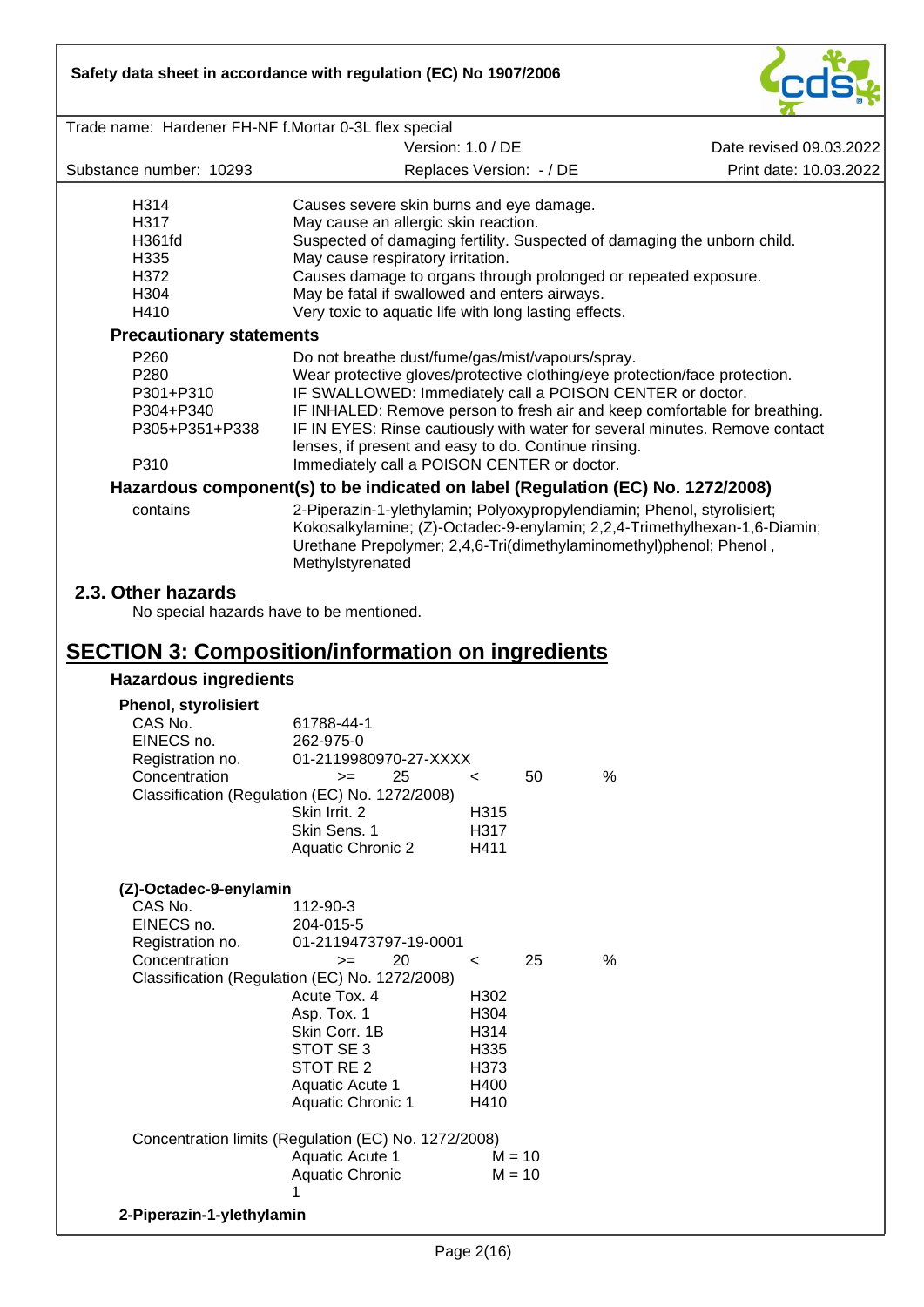

| Trade name: Hardener FH-NF f.Mortar 0-3L flex special                                         |                                                                                                                                                                                                                                                  |                                                                         |                          |      |                         |
|-----------------------------------------------------------------------------------------------|--------------------------------------------------------------------------------------------------------------------------------------------------------------------------------------------------------------------------------------------------|-------------------------------------------------------------------------|--------------------------|------|-------------------------|
|                                                                                               | Version: 1.0 / DE                                                                                                                                                                                                                                |                                                                         |                          |      | Date revised 09.03.2022 |
| Substance number: 10293                                                                       |                                                                                                                                                                                                                                                  |                                                                         | Replaces Version: - / DE |      | Print date: 10.03.2022  |
| CAS No.<br>EINECS no.<br>Registration no.<br>Concentration                                    | 140-31-8<br>205-411-0<br>01-2119471486-30-XXXX<br>10<br>$>=$<br>Classification (Regulation (EC) No. 1272/2008)<br>Acute Tox. 3<br>Repr. 2<br>STOT RE1<br>Skin Corr. 1B<br>Eye Dam. 1<br>Acute Tox. 4<br>Skin Sens. 1<br><b>Aquatic Chronic 3</b> | $\,<\,$<br>H311<br>H361<br>H372<br>H314<br>H318<br>H302<br>H317<br>H412 | 25                       | %    |                         |
| Polyoxypropylendiamin                                                                         |                                                                                                                                                                                                                                                  |                                                                         |                          |      |                         |
| CAS No.<br>EINECS no.<br>Registration no.                                                     | 9046-10-0<br>618-561-0<br>01-2119557899-12-XXXX                                                                                                                                                                                                  |                                                                         |                          |      |                         |
| Concentration                                                                                 | 5<br>$>=$<br>Classification (Regulation (EC) No. 1272/2008)                                                                                                                                                                                      | $\,<\,$                                                                 | 10                       | %    |                         |
|                                                                                               | Skin Corr. 1A<br>Eye Dam. 1<br>Aquatic Chronic 3                                                                                                                                                                                                 | H314<br>H318<br>H412                                                    |                          |      |                         |
| <b>Urethane Prepolymer</b>                                                                    |                                                                                                                                                                                                                                                  |                                                                         |                          |      |                         |
| Concentration                                                                                 | 5<br>$>=$<br>Classification (Regulation (EC) No. 1272/2008)<br>Acute Tox. 4                                                                                                                                                                      | $\,<\,$<br>H302                                                         | 10                       | %    |                         |
| Kokosalkylamine                                                                               |                                                                                                                                                                                                                                                  |                                                                         |                          |      |                         |
| CAS No.<br>EINECS no.<br>Registration no.                                                     | 61788-46-3<br>262-977-1<br>01-2119473798-17-XXXX                                                                                                                                                                                                 |                                                                         |                          |      |                         |
| Concentration                                                                                 | 5<br>$>=$<br>Classification (Regulation (EC) No. 1272/2008)                                                                                                                                                                                      | <                                                                       | 10                       | $\%$ |                         |
|                                                                                               | Acute Tox. 4<br>Asp. Tox. 1<br>Skin Corr. 1B<br>STOT SE 3<br>STOT RE 2<br>Aquatic Acute 1<br><b>Aquatic Chronic 1</b>                                                                                                                            | H302<br>H304<br>H314<br>H335<br>H373<br>H400<br>H410                    |                          |      |                         |
|                                                                                               | Concentration limits (Regulation (EC) No. 1272/2008)<br>Aquatic Acute 1<br><b>Aquatic Chronic</b>                                                                                                                                                | $M = 10$<br>$M = 10$                                                    |                          |      |                         |
|                                                                                               | 1                                                                                                                                                                                                                                                |                                                                         |                          |      |                         |
| 2,2,4-Trimethylhexan-1,6-Diamin<br>CAS No.<br>EINECS no.<br>Registration no.<br>Concentration | 25513-64-8<br>247-063-2<br>01-2119560598-25-XXXX<br>2,5<br>$>=$                                                                                                                                                                                  | $\,<\,$                                                                 | 5                        | $\%$ |                         |
|                                                                                               | Classification (Regulation (EC) No. 1272/2008)<br>Skin Corr. 1A<br>Acute Tox. 4<br>Skin Sens. 1                                                                                                                                                  | H314<br>H302<br>H317                                                    |                          |      |                         |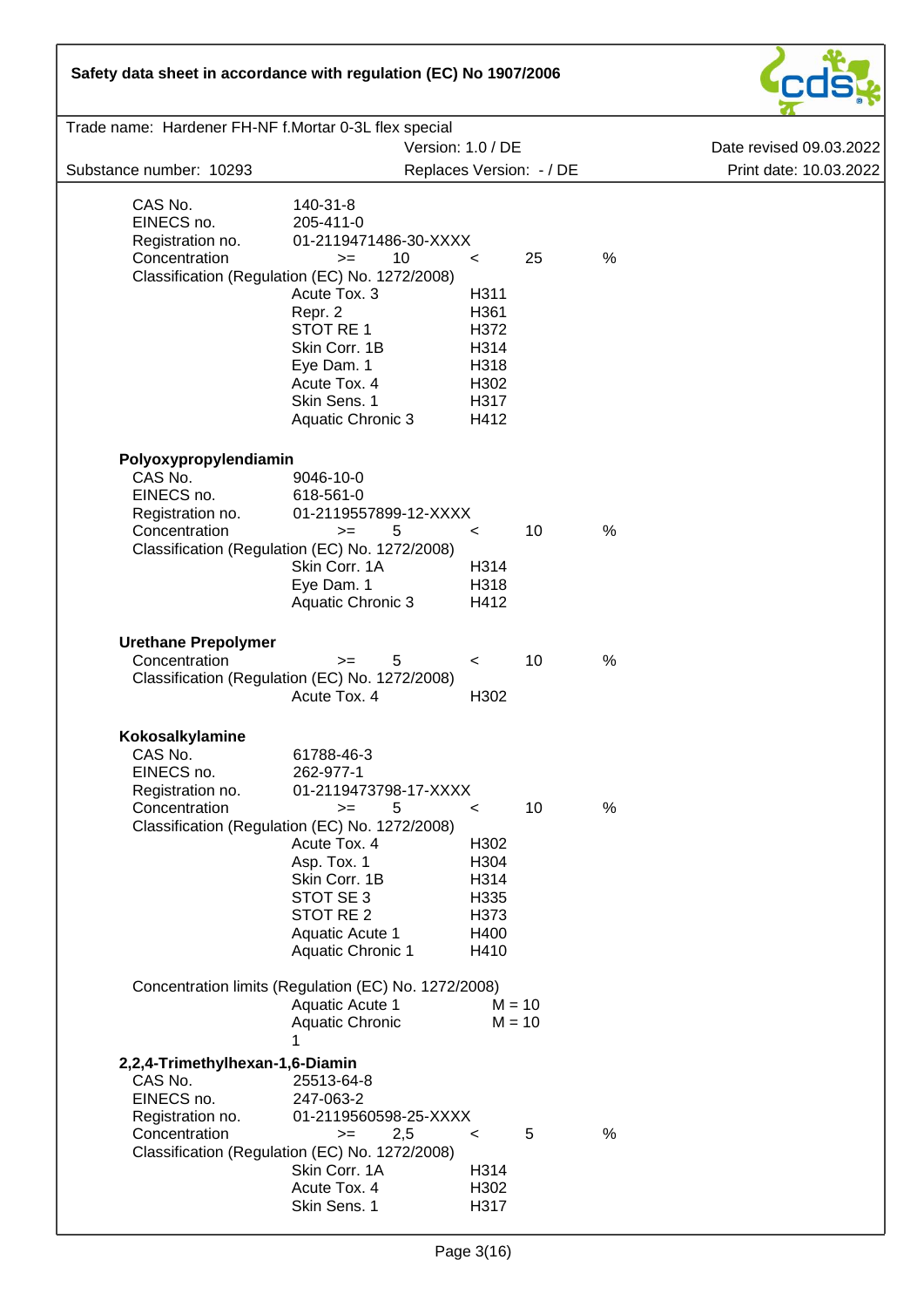| Safety data sheet in accordance with regulation (EC) No 1907/2006                              |                                                                                                                                                                         |                                |             |               |                                                                                                                                                                                                                   |  |  |  |  |
|------------------------------------------------------------------------------------------------|-------------------------------------------------------------------------------------------------------------------------------------------------------------------------|--------------------------------|-------------|---------------|-------------------------------------------------------------------------------------------------------------------------------------------------------------------------------------------------------------------|--|--|--|--|
|                                                                                                | Trade name: Hardener FH-NF f.Mortar 0-3L flex special                                                                                                                   |                                |             |               |                                                                                                                                                                                                                   |  |  |  |  |
|                                                                                                |                                                                                                                                                                         | Version: 1.0 / DE              |             |               | Date revised 09.03.2022                                                                                                                                                                                           |  |  |  |  |
| Substance number: 10293                                                                        |                                                                                                                                                                         | Replaces Version: - / DE       |             |               | Print date: 10.03.2022                                                                                                                                                                                            |  |  |  |  |
|                                                                                                |                                                                                                                                                                         |                                |             |               |                                                                                                                                                                                                                   |  |  |  |  |
|                                                                                                |                                                                                                                                                                         |                                |             |               |                                                                                                                                                                                                                   |  |  |  |  |
| 2,4,6-Tri(dimethylaminomethyl)phenol                                                           |                                                                                                                                                                         |                                |             |               |                                                                                                                                                                                                                   |  |  |  |  |
| CAS No.                                                                                        | $90 - 72 - 2$                                                                                                                                                           |                                |             |               |                                                                                                                                                                                                                   |  |  |  |  |
| EINECS no.                                                                                     | 202-013-9                                                                                                                                                               |                                |             |               |                                                                                                                                                                                                                   |  |  |  |  |
| Registration no.<br>Concentration                                                              | 01-2119560597-27-XXXX<br>$>=$                                                                                                                                           |                                | 3           | $\frac{0}{0}$ |                                                                                                                                                                                                                   |  |  |  |  |
|                                                                                                | $1 \quad \Box$<br>Classification (Regulation (EC) No. 1272/2008)                                                                                                        | $\prec$                        |             |               |                                                                                                                                                                                                                   |  |  |  |  |
|                                                                                                | Skin Irrit. 2                                                                                                                                                           | H315                           |             |               |                                                                                                                                                                                                                   |  |  |  |  |
|                                                                                                | Eye Dam. 1                                                                                                                                                              | H319                           |             |               |                                                                                                                                                                                                                   |  |  |  |  |
|                                                                                                | Acute Tox. 4                                                                                                                                                            | H302                           |             |               |                                                                                                                                                                                                                   |  |  |  |  |
|                                                                                                |                                                                                                                                                                         |                                |             |               |                                                                                                                                                                                                                   |  |  |  |  |
| <b>Phenol</b> , Methylstyrenated<br>CAS No.<br>EINECS no.<br>Registration no.<br>Concentration | 68512-30-1<br>270-966-8<br>01-2119555274-38-XXXX<br>0,1<br>$>=$<br>Classification (Regulation (EC) No. 1272/2008)<br>Skin Irrit. 2<br>Skin Sens, 1<br>Aquatic Chronic 3 | $\leq$<br>H315<br>H317<br>H412 | $\mathbf 1$ | $\frac{0}{0}$ |                                                                                                                                                                                                                   |  |  |  |  |
| <b>SECTION 4: First aid measures</b>                                                           |                                                                                                                                                                         |                                |             |               |                                                                                                                                                                                                                   |  |  |  |  |
| 4.1. Description of first aid measures                                                         |                                                                                                                                                                         |                                |             |               |                                                                                                                                                                                                                   |  |  |  |  |
| <b>General information</b>                                                                     |                                                                                                                                                                         |                                |             |               |                                                                                                                                                                                                                   |  |  |  |  |
| Safety Data Sheet.                                                                             |                                                                                                                                                                         |                                |             |               | Remove contaminated, soaked clothing immediately and dispose of safely. Adhere to personal protective<br>measures when giving first aid. Clean body thoroughly (bath, shower). In any case show the physician the |  |  |  |  |
| <b>After inhalation</b>                                                                        |                                                                                                                                                                         |                                |             |               |                                                                                                                                                                                                                   |  |  |  |  |
|                                                                                                |                                                                                                                                                                         |                                |             |               | Ensure supply of fresh air. Remove affected person from danger area. Seek medical advice immediately.                                                                                                             |  |  |  |  |
| After skin contact                                                                             |                                                                                                                                                                         |                                |             |               |                                                                                                                                                                                                                   |  |  |  |  |

Wash off immediately with soap and water. Seek medical advice immediately.

## **After eye contact**

Separate eyelids, wash the eyes thoroughly with water (15 min.). Take medical treatment.

## **After ingestion**

Call in a physician immediately and show him the Safety Data Sheet. Rinse mouth thoroughly with water. Let plenty of water be drunk in small gulps. Do not induce vomiting.

## **Adhere to personal protective measures when giving first aid**

First aider: Pay attention to self-protection!

**4.2. Most important symptoms and effects, both acute and delayed** Until now no symptoms known so far.

## **4.3. Indication of any immediate medical attention and special treatment needed Hints for the physician / hazards**

In the case of swallowing with subsequent vomiting, aspiration of the lungs can occur which can lead to chemical pneumonia or asphyxiation.

# **SECTION 5: Firefighting measures**

## **5.1. Extinguishing media**

**Suitable extinguishing media**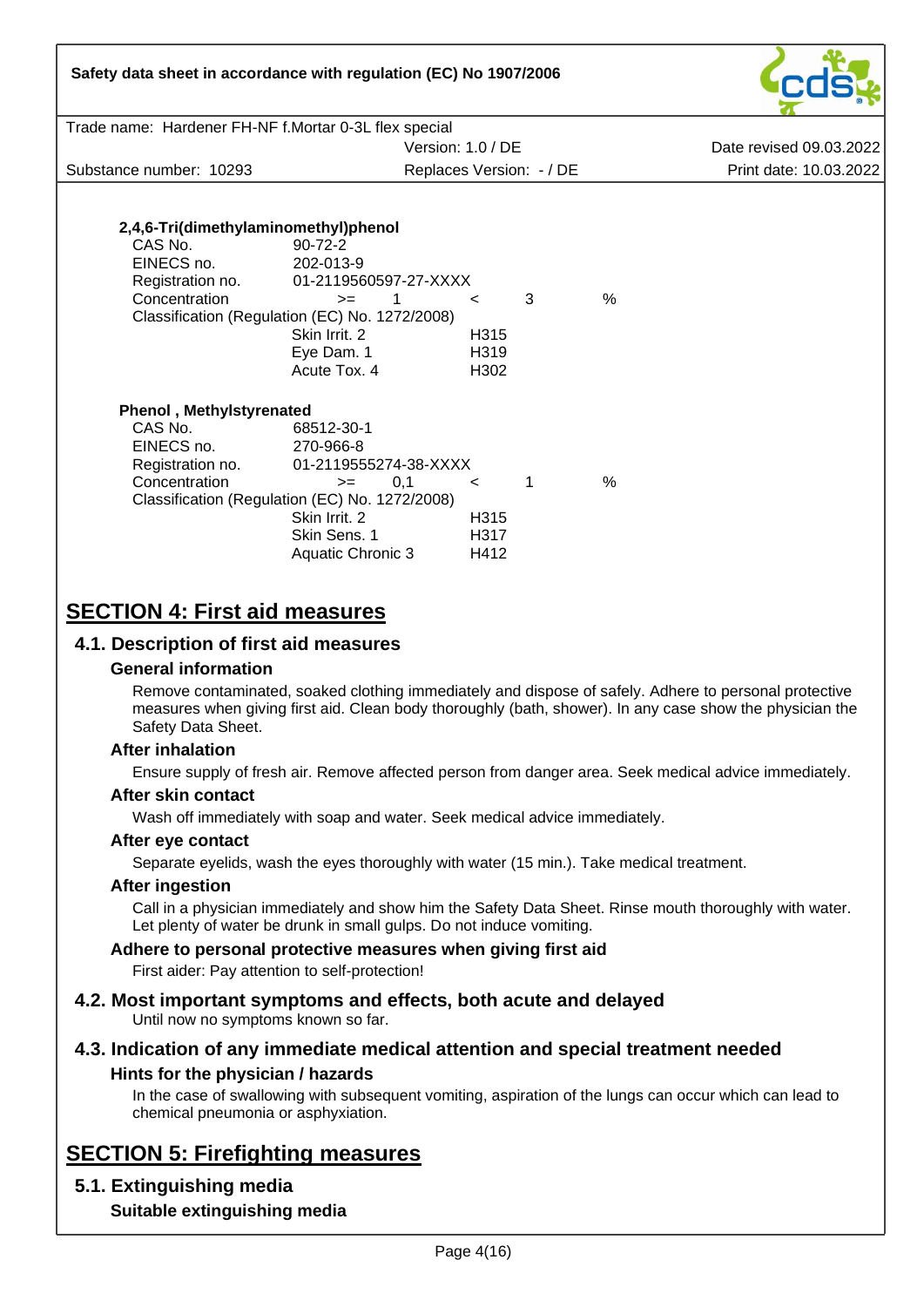Trade name: Hardener FH-NF f.Mortar 0-3L flex special

Version: 1.0 / DE

Substance number: 10293 **Print date: 10.03.2022** Replaces Version: - / DE Print date: 10.03.2022

Date revised 09.03.2022

Dry powder

#### **Non suitable extinguishing media**

Full water jet

#### **5.2. Special hazards arising from the substance or mixture**

In case of combustion evolution of dangerous gases possible.

#### **5.3. Advice for firefighters**

#### **Special protective equipment for fire-fighting**

Do not inhale explosion and/or combustion gases. In case of combustion use a suitable breathing apparatus. Wear full protective suit.

#### **Other information**

Collect contaminated fire-fighting water separately, must not be discharged into the drains. Fire residues and contaminated fire-fighting water must be disposed of in accordance with the local regulations. Observe manufacturer's / distributor`s instructions.

## **SECTION 6: Accidental release measures**

#### **6.1. Personal precautions, protective equipment and emergency procedures**

Use breathing apparatus if exposed to vapours/dust/aerosol. Avoid contact with skin, eyes and clothing. Refer to protective measures listed in Sections 7 and 8.

#### **6.2. Environmental precautions**

Prevent spread over a wide area (e.g. by containment or oil barriers). Do not discharge into the drains/surface waters/groundwater. Do not discharge into the subsoil/soil. Retain and dispose of contaminated wash water. In case of gas escape or of entry into waterways, soil or drains, inform the responsible authorities.

#### **6.3. Methods and material for containment and cleaning up**

Pick up with absorbent material. Clean contaminated floors and objects thoroughly with water and detergents, observing environmental regulations. Containers in which spilt substance has been collected must be adequately labelled. Dispose of absorbed material in accordance with the regulations.

#### **6.4. Reference to other sections**

Refer to protective measures listed in Sections 7 and 8.

## **SECTION 7: Handling and storage**

## **7.1. Precautions for safe handling**

#### **Advice on safe handling**

Avoid formation of aerosols. Perform filling operations only at stations with exhaust ventilation facilities. Provide suitable exhaust ventilation at the processing machines. If workplace limits are exceeded, a respiratory protection approved for this particular job must be worn. Keep container tightly closed.

## **7.2. Conditions for safe storage, including any incompatibilities**

## **Requirements for storage rooms and vessels**

Keep in original packaging, tightly closed. Storage rooms must be properly ventilated. Containers which are opened must be carefully resealed and kept upright to prevent leakage. Provide solvent-resistant and impermeable floor.

#### **Hints on storage assembly**

Do not store together with foodstuffs.

#### **Storage classes**

Storage class according to TRGS 510 8 Corrosive hazardous substances

**Further information on storage conditions**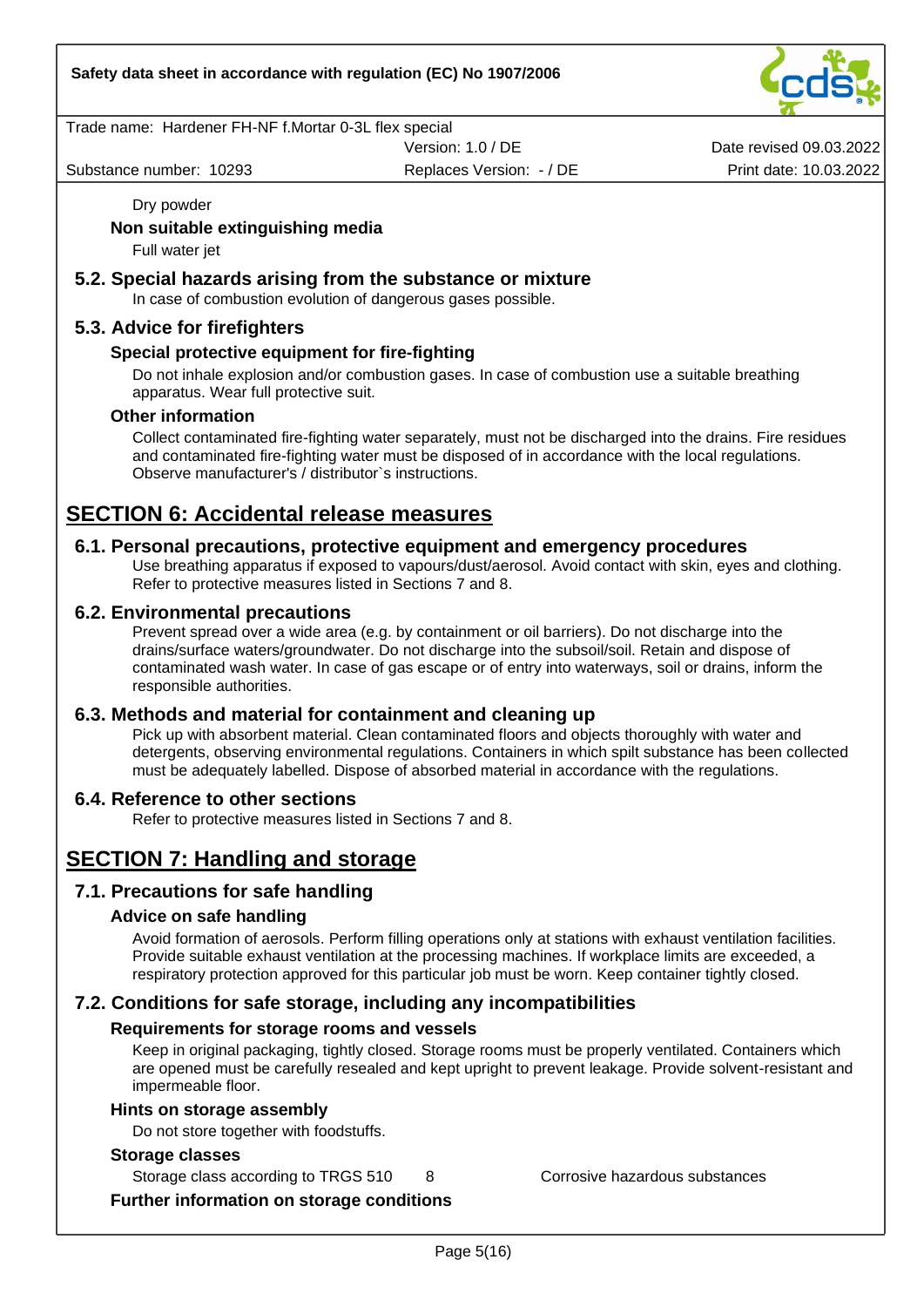| Safety data sheet in accordance with regulation (EC) No 1907/2006 |                                                                 |                         |
|-------------------------------------------------------------------|-----------------------------------------------------------------|-------------------------|
| Trade name: Hardener FH-NF f.Mortar 0-3L flex special             |                                                                 |                         |
|                                                                   | Version: 1.0 / DE                                               | Date revised 09.03.2022 |
| Substance number: 10293                                           | Replaces Version: - / DE                                        | Print date: 10.03.2022  |
| Do not keep at temperatures above 20 °C.                          |                                                                 |                         |
| <b>SECTION 8: Exposure controls/personal protection</b>           |                                                                 |                         |
| 8.1. Control parameters                                           |                                                                 |                         |
| <b>Other information</b>                                          |                                                                 |                         |
|                                                                   | Contains no substances with occupational exposure limit values. |                         |
| <b>Derived No/Minimal Effect Levels (DNEL/DMEL)</b>               |                                                                 |                         |
| 2-Piperazin-1-ylethylamin                                         |                                                                 |                         |
| Type of value                                                     | Derived No Effect Level (DNEL)                                  |                         |
| Reference group                                                   | Worker                                                          |                         |
| Duration of exposure<br>Route of exposure                         | Long term<br>inhalative                                         |                         |
| Mode of action                                                    | Systemic effects                                                |                         |
| Concentration                                                     | 10,6                                                            | mg/m <sup>3</sup>       |
|                                                                   |                                                                 |                         |
| <b>Phenol, styrolisiert</b><br>Type of value                      | Derived No Effect Level (DNEL)                                  |                         |
| Reference group                                                   | Worker                                                          |                         |
| Route of exposure                                                 | dermal                                                          |                         |
| Concentration                                                     | 2,1                                                             | mg/kg                   |
| Type of value                                                     | Derived No Effect Level (DNEL)                                  |                         |
| Reference group                                                   | Worker                                                          |                         |
| Route of exposure                                                 | inhalative                                                      |                         |
| Concentration                                                     | 7,4                                                             | mg/m <sup>3</sup>       |
| Kokosalkylamine                                                   |                                                                 |                         |
| Type of value                                                     | Derived No Effect Level (DNEL)                                  |                         |
| Reference group                                                   | Worker                                                          |                         |
| Duration of exposure<br>Route of exposure                         | Long term<br>inhalative                                         |                         |
| Mode of action                                                    | Systemic effects                                                |                         |
| Concentration                                                     | 0,38                                                            | mg/m <sup>3</sup>       |
|                                                                   |                                                                 |                         |
| <b>Phenol, Methylstyrenated</b>                                   |                                                                 |                         |
| Type of value<br>Reference group                                  | Derived No Effect Level (DNEL)<br>Worker                        |                         |
| Route of exposure                                                 | dermal                                                          |                         |
| Concentration                                                     | 3,5                                                             | mg/kg                   |
| Type of value                                                     | Derived No Effect Level (DNEL)                                  |                         |
| Reference group                                                   | Worker                                                          |                         |
| Route of exposure                                                 | inhalative                                                      |                         |
| Concentration                                                     | 1,4                                                             | mg/kg                   |
| Type of value                                                     | Derived No Effect Level (DNEL)                                  |                         |
| Reference group                                                   | <b>General Population</b>                                       |                         |
| Duration of exposure                                              | Long term                                                       |                         |
| Route of exposure                                                 | oral                                                            |                         |
| Concentration                                                     | 0,2                                                             | mg/kg                   |

 $\frac{1}{2}$ 

Type of value Derived No Effect Level (DNEL)<br>
Reference group General Population Duration of exposure

General Population<br>Long term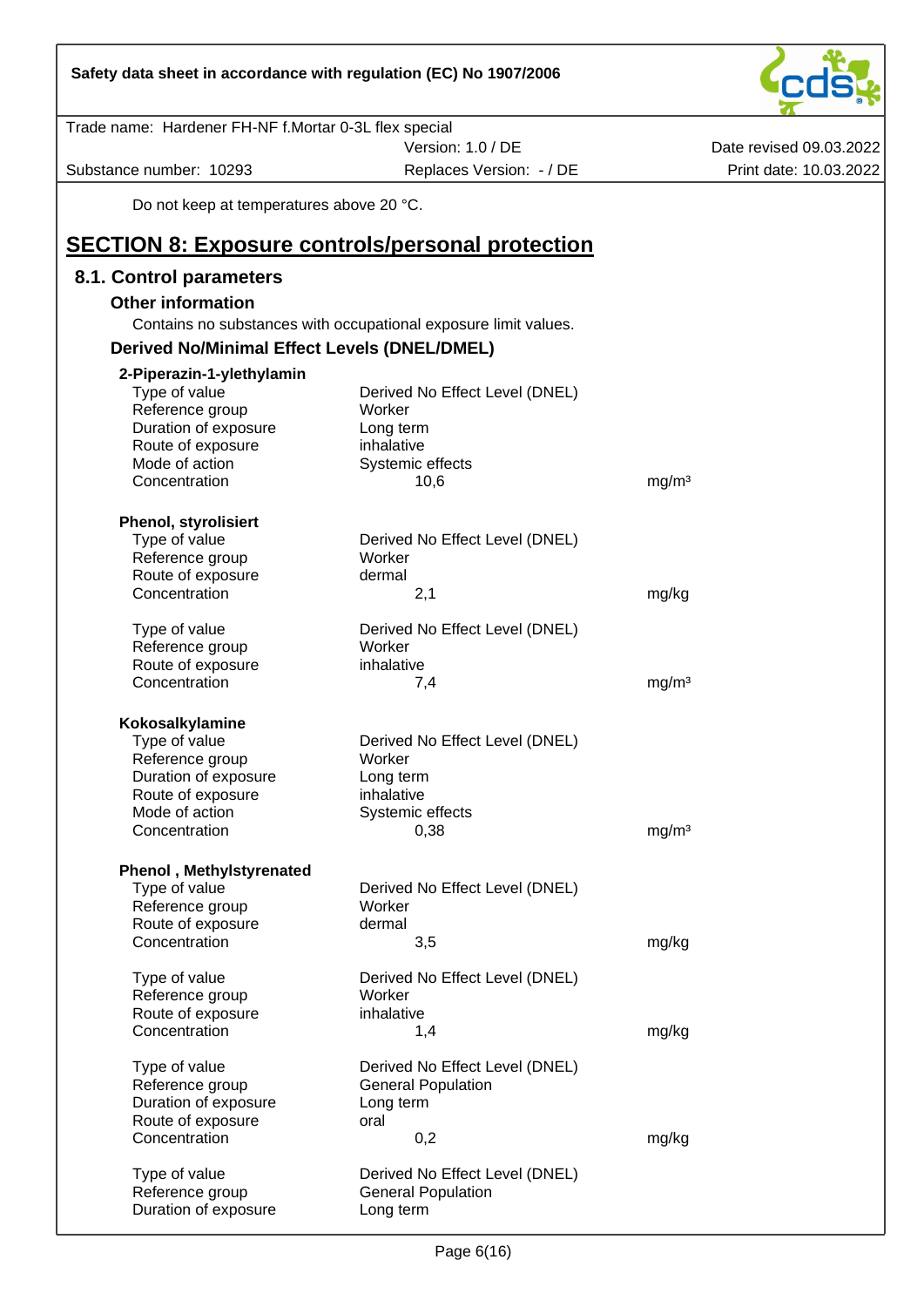

|                                            | Version: 1.0 / DE              | Date revised 09.03.2022 |
|--------------------------------------------|--------------------------------|-------------------------|
| Substance number: 10293                    | Replaces Version: - / DE       | Print date: 10.03.2022  |
|                                            |                                |                         |
| Route of exposure                          | dermal                         |                         |
| Concentration                              | 1,7                            | mg/kg                   |
| Type of value                              | Derived No Effect Level (DNEL) |                         |
| Reference group                            | <b>General Population</b>      |                         |
| Duration of exposure                       |                                |                         |
|                                            | Long term                      |                         |
| Route of exposure                          | inhalative                     |                         |
| Concentration                              | 0,35                           | mg/m <sup>3</sup>       |
| 2,4,6-Tri(dimethylaminomethyl)phenol       |                                |                         |
| Type of value                              | Derived No Effect Level (DNEL) |                         |
| Reference group                            | Worker                         |                         |
|                                            |                                |                         |
| Duration of exposure                       | Long term                      |                         |
| Route of exposure                          | inhalative                     |                         |
| Mode of action                             | Systemic effects               |                         |
| Concentration                              | 0,13                           | mg/m <sup>3</sup>       |
|                                            |                                |                         |
| Type of value                              | Derived No Effect Level (DNEL) |                         |
| Reference group                            | Worker                         |                         |
| Duration of exposure                       | Long term                      |                         |
| Route of exposure                          | dermal                         |                         |
| Mode of action                             | Systemic effects               |                         |
| Concentration                              | 0,15                           | mg/kg/d                 |
| 2-Piperazin-1-ylethylamin<br>Type of value | <b>PNEC</b>                    |                         |
| <b>Type</b>                                | Freshwater                     |                         |
| Concentration                              | 0,058                          | mg/l                    |
| Type of value                              | <b>PNEC</b>                    |                         |
| <b>Type</b>                                | Marine                         |                         |
| Concentration                              | 0,0058                         | mg/l                    |
|                                            |                                |                         |
| 2,2,4-Trimethylhexan-1,6-Diamin            | <b>PNEC</b>                    |                         |
| Type of value                              |                                |                         |
| <b>Type</b>                                | Freshwater                     |                         |
| Concentration                              | 0,102                          | mg/l                    |
| Type of value                              | <b>PNEC</b>                    |                         |
| <b>Type</b>                                | Marine                         |                         |
| Concentration                              | 0,01                           | mg/l                    |
|                                            |                                |                         |
| <b>Phenol, styrolisiert</b>                |                                |                         |
| Type of value                              | PNEC                           |                         |
| <b>Type</b>                                | Freshwater                     |                         |
| Concentration                              | 0,03                           | mg/l                    |
| Type of value                              | <b>PNEC</b>                    |                         |
| <b>Type</b>                                | Marine                         |                         |
| Concentration                              |                                |                         |
|                                            | 0,003                          | mg/l                    |
| Kokosalkylamine                            |                                |                         |
| Type of value                              | <b>PNEC</b>                    |                         |
| <b>Type</b>                                | Freshwater                     |                         |
|                                            |                                |                         |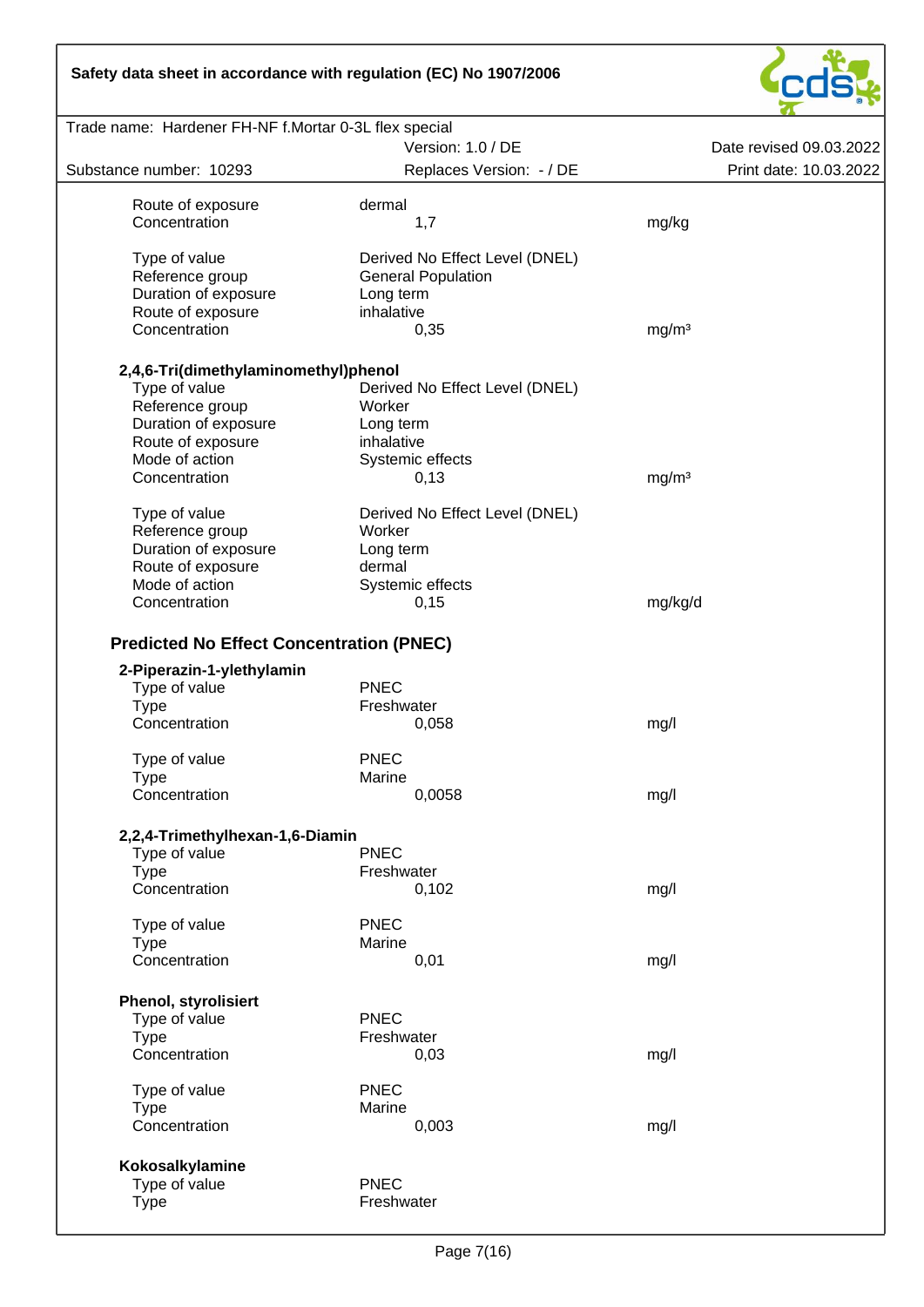

| Trade name: Hardener FH-NF f.Mortar 0-3L flex special |                          |      |                         |
|-------------------------------------------------------|--------------------------|------|-------------------------|
|                                                       | Version: 1.0 / DE        |      | Date revised 09.03.2022 |
| Substance number: 10293                               | Replaces Version: - / DE |      | Print date: 10.03.2022  |
| Concentration                                         | 0,00026                  | mg/l |                         |
| Type of value                                         | <b>PNEC</b>              |      |                         |
| Type                                                  | Marine                   |      |                         |
| Concentration                                         | 0,000026                 | mg/l |                         |
| <b>Phenol, Methylstyrenated</b>                       |                          |      |                         |
| Type of value                                         | <b>PNEC</b>              |      |                         |
| <b>Type</b>                                           | Freshwater               |      |                         |
| Concentration                                         | 0,014                    | mg/l |                         |
| Type of value                                         | <b>PNEC</b>              |      |                         |
| Type                                                  | Marine                   |      |                         |
| Concentration                                         | 0,0014                   | mg/l |                         |
| 2,4,6-Tri(dimethylaminomethyl)phenol                  |                          |      |                         |
| Type of value                                         | <b>PNEC</b>              |      |                         |
| Type                                                  | Water                    |      |                         |
| Concentration                                         | 0,084                    | mg/l |                         |
| Type of value                                         | <b>PNEC</b>              |      |                         |
| Type                                                  | Marine                   |      |                         |
| Concentration                                         | 0,008                    | mg/l |                         |
|                                                       |                          |      |                         |

## **8.2. Exposure controls**

#### **General protective and hygiene measures**

Hold emergency shower available. Hold eye wash fountain available. Do not inhale gases/vapours/aerosols. Avoid contact with skin and eyes. Do not eat, drink or smoke during work time. Storage of foodstuffs in work rooms is forbidden. Wash hands before breaks and after work. Clean skin thoroughly after work; apply skin cream.

#### **Respiratory protection**

If workplace limits are exceeded, a respiratory protection approved for this particular job must be worn.

#### **Hand protection**

Chemical resistant gloves Appropriate Material neoprene

#### **Eye protection**

Safety glasses with side protection shield; Face shield

#### **Body protection**

Clothing as usual in the chemical industry. Protective shoes

## **SECTION 9: Physical and chemical properties**

## **9.1. Information on basic physical and chemical properties**

| Form                   | liquid         |
|------------------------|----------------|
| <b>Odour threshold</b> |                |
| Remarks                | not determined |
| pH value               |                |
| Remarks                | not determined |
| <b>Melting point</b>   |                |
| Remarks                | not determined |
| <b>Freezing point</b>  |                |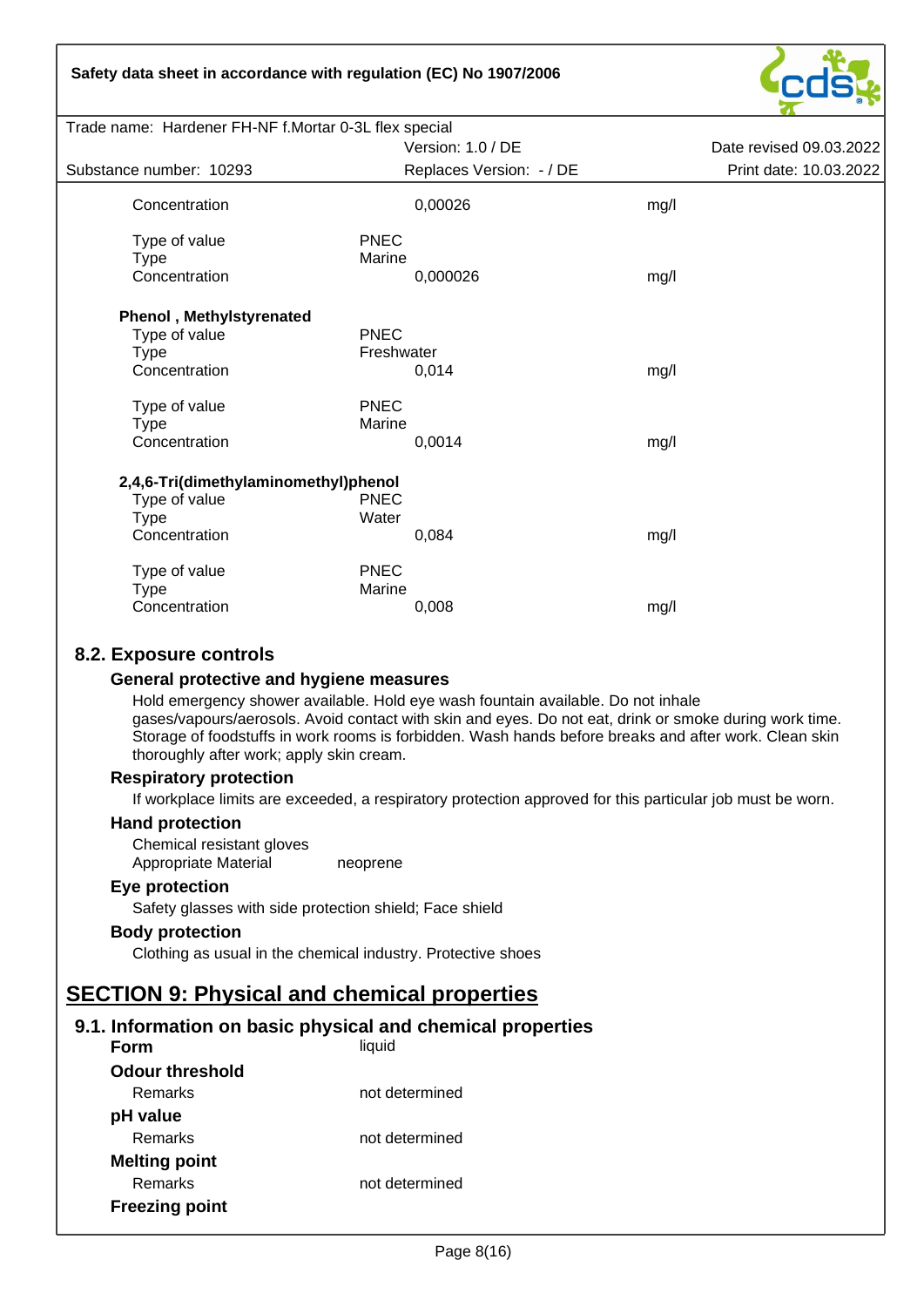

| Trade name: Hardener FH-NF f.Mortar 0-3L flex special |                   |                          |                         |                        |
|-------------------------------------------------------|-------------------|--------------------------|-------------------------|------------------------|
|                                                       | Version: 1.0 / DE |                          | Date revised 09.03.2022 |                        |
| Substance number: 10293                               |                   | Replaces Version: - / DE |                         | Print date: 10.03.2022 |
| Remarks                                               | not determined    |                          |                         |                        |
| Initial boiling point and boiling range               |                   |                          |                         |                        |
| Remarks                                               | not determined    |                          |                         |                        |
| <b>Flash point</b>                                    |                   |                          |                         |                        |
| Value                                                 | 100<br>>          |                          | $^{\circ}C$             |                        |
| Evaporation rate (ether $= 1$ ) :                     |                   |                          |                         |                        |
| Remarks                                               | not determined    |                          |                         |                        |
| <b>Flammability (solid, gas)</b>                      |                   |                          |                         |                        |
| not determined                                        |                   |                          |                         |                        |
| Upper/lower flammability or explosive limits          |                   |                          |                         |                        |
| Remarks                                               | not determined    |                          |                         |                        |
| Vapour pressure                                       |                   |                          |                         |                        |
| Remarks                                               | not determined    |                          |                         |                        |
| <b>Vapour density</b>                                 |                   |                          |                         |                        |
| Remarks                                               | not determined    |                          |                         |                        |
| <b>Density</b>                                        |                   |                          |                         |                        |
| Value                                                 | 0,93              |                          | g/cm <sup>3</sup>       |                        |
| Temperature                                           | 23                | $^{\circ}C$              |                         |                        |
| Solubility in water                                   |                   |                          |                         |                        |
| Remarks                                               | not determined    |                          |                         |                        |
| Solubility(ies)                                       |                   |                          |                         |                        |
| Remarks                                               | not determined    |                          |                         |                        |
| <b>Partition coefficient: n-octanol/water</b>         |                   |                          |                         |                        |
| Remarks                                               | not determined    |                          |                         |                        |
| Ignition temperature                                  |                   |                          |                         |                        |
| Remarks                                               | not determined    |                          |                         |                        |
| <b>Decomposition temperature</b>                      |                   |                          |                         |                        |
| Remarks                                               | not determined    |                          |                         |                        |
| <b>Viscosity</b>                                      |                   |                          |                         |                        |
| Remarks                                               | not determined    |                          |                         |                        |
| <b>Explosive properties</b>                           |                   |                          |                         |                        |
| evaluation                                            | not determined    |                          |                         |                        |
| <b>Oxidising properties</b>                           |                   |                          |                         |                        |
| Remarks                                               | not determined    |                          |                         |                        |
| 9.2. Other information                                |                   |                          |                         |                        |
| <b>Other information</b>                              |                   |                          |                         |                        |
| None known                                            |                   |                          |                         |                        |
|                                                       |                   |                          |                         |                        |
| <b>SECTION 10: Stability and reactivity</b>           |                   |                          |                         |                        |
| 10.1. Reactivity                                      |                   |                          |                         |                        |

No hazardous reactions when stored and handled according to prescribed instructions.

## **10.2. Chemical stability**

No hazardous reactions known.

# **10.3. Possibility of hazardous reactions**

No hazardous reactions known.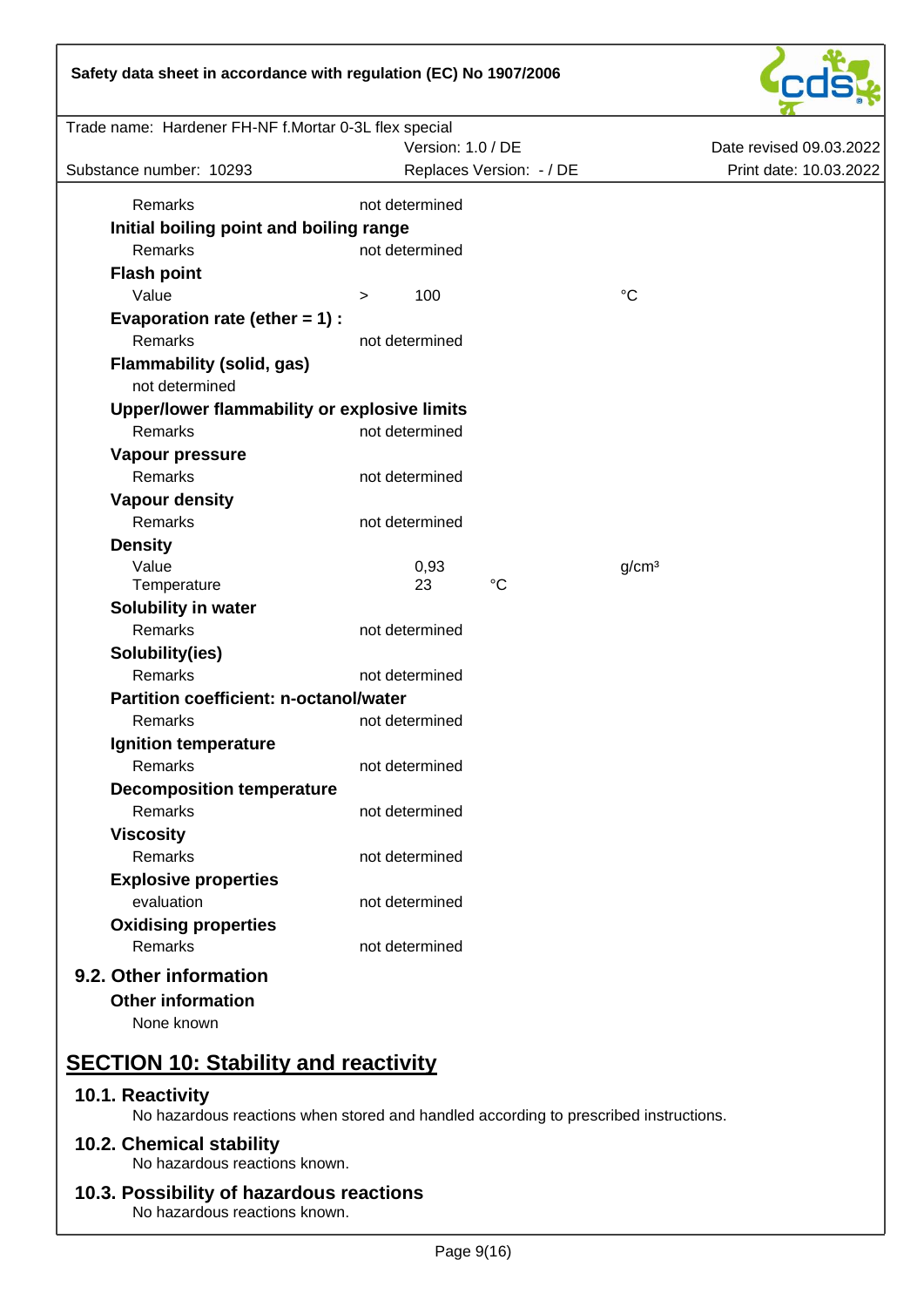| Safety data sheet in accordance with regulation (EC) No 1907/2006                     |               |                                            |    |                                                  |                                                                   |                         |
|---------------------------------------------------------------------------------------|---------------|--------------------------------------------|----|--------------------------------------------------|-------------------------------------------------------------------|-------------------------|
| Trade name: Hardener FH-NF f.Mortar 0-3L flex special                                 |               |                                            |    |                                                  |                                                                   |                         |
|                                                                                       |               | Version: 1.0 / DE                          |    |                                                  |                                                                   | Date revised 09.03.2022 |
| Substance number: 10293                                                               |               |                                            |    | Replaces Version: - / DE                         |                                                                   | Print date: 10.03.2022  |
| 10.4. Conditions to avoid<br>No hazardous reactions known.                            |               |                                            |    |                                                  |                                                                   |                         |
| 10.5. Incompatible materials<br>None known                                            |               |                                            |    |                                                  |                                                                   |                         |
| 10.6. Hazardous decomposition products<br>Toxic gases/vapours, Irritant gases/vapours |               |                                            |    |                                                  |                                                                   |                         |
| <b>SECTION 11: Toxicological information</b>                                          |               |                                            |    |                                                  |                                                                   |                         |
| 11.1. Information on toxicological effects<br><b>Acute oral toxicity</b>              |               |                                            |    |                                                  |                                                                   |                         |
| <b>ATE</b>                                                                            |               | 1.273,71                                   |    |                                                  | mg/kg                                                             |                         |
| Method<br><b>Remarks</b>                                                              |               | 27<br>The classification criteria are met. |    | calculated value (Regulation (EC) No. 1272/2008) |                                                                   |                         |
| <b>Acute oral toxicity (Components)</b>                                               |               |                                            |    |                                                  |                                                                   |                         |
| 2-Piperazin-1-ylethylamin<br>Species<br>LD50                                          | rat<br>$\geq$ | 2000                                       | to | 5000                                             | mg/kg                                                             |                         |
| 2,2,4-Trimethylhexan-1,6-Diamin<br>Species                                            | rat           |                                            |    |                                                  |                                                                   |                         |
| LD50                                                                                  |               | 910                                        |    |                                                  | mg/kg                                                             |                         |
| <b>Phenol, styrolisiert</b><br>Species<br>LD50                                        | rat<br>>      | 2000                                       |    |                                                  | mg/kg                                                             |                         |
| Kokosalkylamine<br>Species                                                            | rat           |                                            |    | 2000                                             |                                                                   |                         |
| LD50<br><b>Phenol</b> , Methylstyrenated<br>Species                                   | ><br>rabbit   | 300                                        | to |                                                  | mg/kg                                                             |                         |
| LD50                                                                                  |               | 3600                                       |    |                                                  | mg/kg                                                             |                         |
| <b>Phenol</b> , Methylstyrenated<br>Species<br>LD50                                   | rat<br>$\geq$ | 2000                                       |    |                                                  | mg/kg                                                             |                         |
| Polyoxypropylendiamin<br>Species                                                      |               | Rats (male/female)                         |    |                                                  |                                                                   |                         |
| LD50<br>2,4,6-Tri(dimethylaminomethyl)phenol<br><b>Species</b>                        | rat           | 2885,3                                     |    |                                                  | mg/kg                                                             |                         |
| LD50                                                                                  |               | 2169                                       |    |                                                  | mg/kg                                                             |                         |
| <b>Acute dermal toxicity</b><br><b>ATE</b>                                            |               |                                            |    |                                                  |                                                                   |                         |
|                                                                                       |               | 5.275,66<br>25                             |    |                                                  | mg/kg                                                             |                         |
| Method<br>Remarks                                                                     |               |                                            |    | calculated value (Regulation (EC) No. 1272/2008) | Based on available data, the classification criteria are not met. |                         |
| <b>Acute dermal toxicity (Components)</b>                                             |               |                                            |    |                                                  |                                                                   |                         |
| 2-Piperazin-1-ylethylamin<br>Species<br>LD50                                          | rabbit        | 866                                        |    |                                                  | mg/kg                                                             |                         |
| <b>Phenol, styrolisiert</b>                                                           |               |                                            |    |                                                  |                                                                   |                         |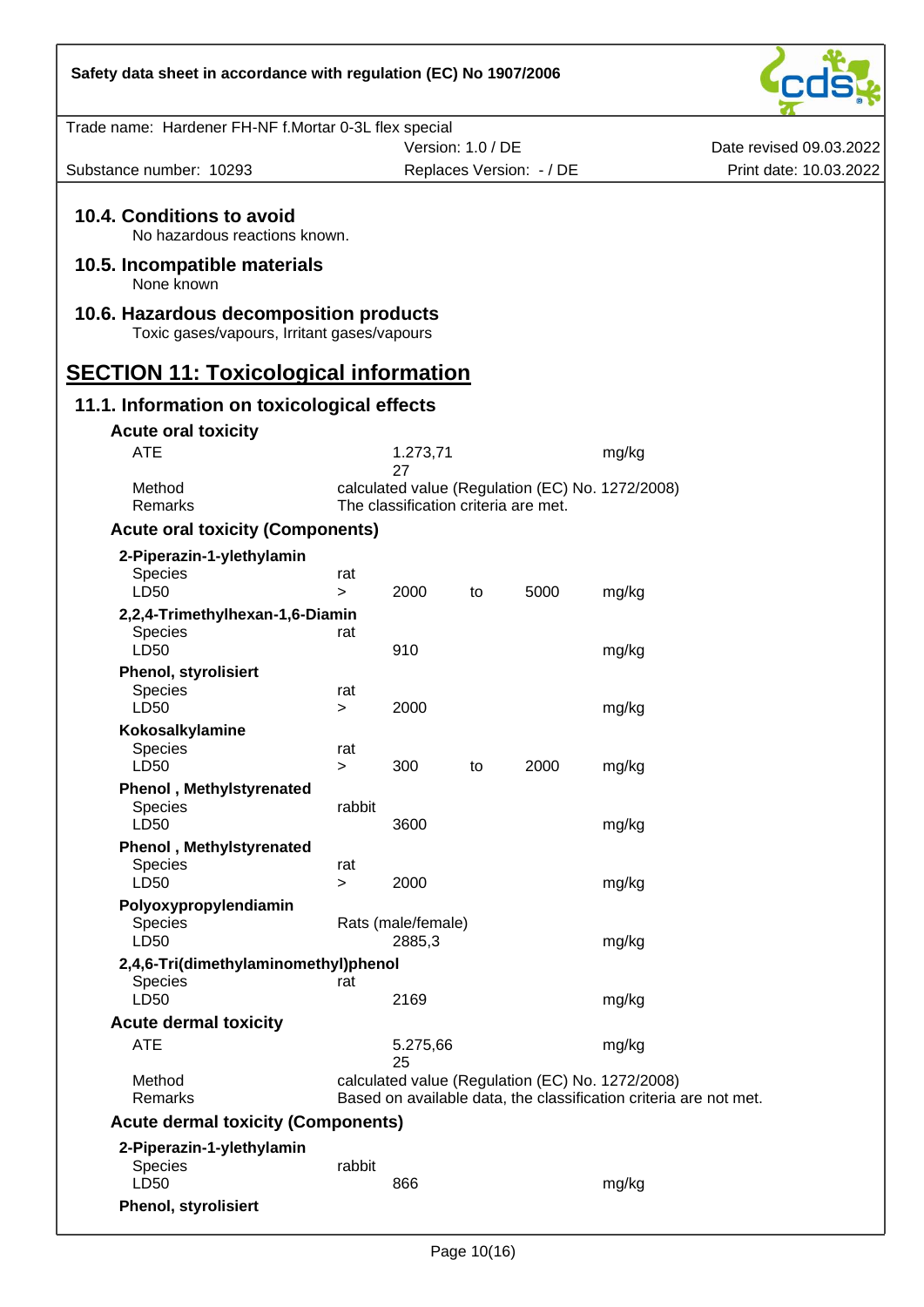

| Trade name: Hardener FH-NF f.Mortar 0-3L flex special                                 |                                                 |                            |                                                                   |       |                         |
|---------------------------------------------------------------------------------------|-------------------------------------------------|----------------------------|-------------------------------------------------------------------|-------|-------------------------|
|                                                                                       |                                                 | Version: 1.0 / DE          |                                                                   |       | Date revised 09.03.2022 |
| Substance number: 10293                                                               |                                                 |                            | Replaces Version: - / DE                                          |       | Print date: 10.03.2022  |
| <b>Species</b><br>LD50                                                                | rat<br>$\, > \,$                                | 2000                       |                                                                   | mg/kg |                         |
| <b>Phenol</b> , Methylstyrenated<br>Species<br>LD50                                   | rabbit                                          | 2000                       |                                                                   | mg/kg |                         |
| <b>Phenol</b> , Methylstyrenated<br>Species<br>LD50                                   | rat<br>$\geq$                                   | 2000                       |                                                                   | mg/kg |                         |
| Polyoxypropylendiamin<br>Species<br>LD50                                              | rabbit                                          | 2979,7                     |                                                                   | mg/kg |                         |
| <b>Acute inhalational toxicity</b><br>Remarks                                         |                                                 |                            | Based on available data, the classification criteria are not met. |       |                         |
| <b>Acute inhalative toxicity (Components)</b>                                         |                                                 |                            |                                                                   |       |                         |
|                                                                                       |                                                 |                            |                                                                   |       |                         |
| <b>Phenol, styrolisiert</b><br>Species<br><b>LC50</b><br>Duration of exposure         | mouse                                           | 158,3<br>4                 | h                                                                 | mg/l  |                         |
| <b>Phenol</b> , Methylstyrenated<br>Species                                           | rat                                             |                            |                                                                   |       |                         |
| LC <sub>0</sub><br>Duration of exposure<br>Administration/Form<br>Method              | Vapors<br><b>OECD 403</b>                       | 4,9<br>$\overline{4}$      | h                                                                 | mg/l  |                         |
| Polyoxypropylendiamin<br>Species<br><b>LC50</b>                                       | $\geq$                                          | Rats (male/female)<br>0,74 |                                                                   | mg/l  |                         |
| <b>Skin corrosion/irritation</b><br>evaluation<br>Remarks                             | corrosive                                       |                            | The classification criteria are met.                              |       |                         |
| <b>Skin corrosion/irritation (Components)</b>                                         |                                                 |                            |                                                                   |       |                         |
| Kokosalkylamine<br>Species<br>evaluation                                              | rabbit<br>corrosive                             |                            |                                                                   |       |                         |
| <b>Phenol</b> , Methylstyrenated<br><b>Species</b><br>evaluation<br>Method            | rabbit<br>irritant<br>OECD 404                  |                            |                                                                   |       |                         |
| 2,4,6-Tri(dimethylaminomethyl)phenol<br>Species<br>Duration of exposure<br>evaluation | rabbit<br>$\overline{\phantom{0}}$<br>corrosive | $\overline{4}$             | h                                                                 |       |                         |
| Serious eye damage/irritation                                                         |                                                 |                            |                                                                   |       |                         |
| evaluation<br>Remarks                                                                 | corrosive                                       |                            | The classification criteria are met.                              |       |                         |
| Serious eye damage/irritation (Components)                                            |                                                 |                            |                                                                   |       |                         |
| <b>Phenol</b> , Methylstyrenated<br>Species<br>evaluation<br>Method                   | rabbit<br>non-irritant<br><b>OECD 405</b>       |                            |                                                                   |       |                         |
| <b>Sensitization</b>                                                                  |                                                 |                            |                                                                   |       |                         |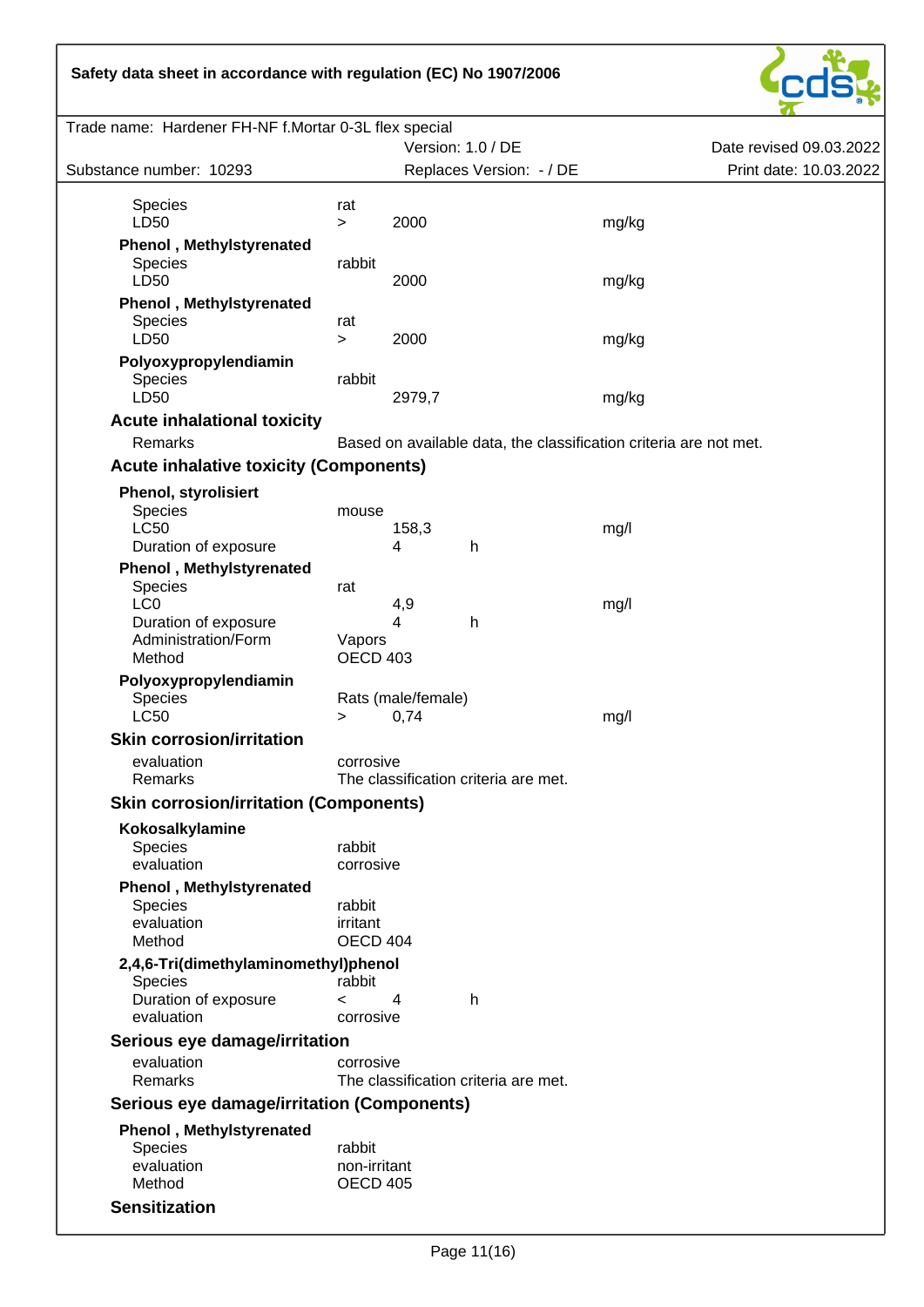

|                                                                                      | Version: 1.0 / DE                                                                                                | Date revised 09.03.2022 |
|--------------------------------------------------------------------------------------|------------------------------------------------------------------------------------------------------------------|-------------------------|
| Substance number: 10293                                                              | Replaces Version: - / DE                                                                                         | Print date: 10.03.2022  |
| evaluation                                                                           | May cause sensitization by skin contact.                                                                         |                         |
| Remarks                                                                              | The classification criteria are met.                                                                             |                         |
| Subacute, subchronic, chronic toxicity                                               |                                                                                                                  |                         |
| Remarks                                                                              | not determined                                                                                                   |                         |
| <b>Mutagenicity</b>                                                                  |                                                                                                                  |                         |
| Remarks                                                                              | Based on available data, the classification criteria are not met.                                                |                         |
| <b>Reproductive toxicity</b>                                                         |                                                                                                                  |                         |
| evaluation<br>Remarks                                                                | Suspected of damaging fertility. Suspected of damaging the unborn child.<br>The classification criteria are met. |                         |
| Carcinogenicity                                                                      |                                                                                                                  |                         |
| Remarks                                                                              | Based on available data, the classification criteria are not met.                                                |                         |
| <b>Specific Target Organ Toxicity (STOT)</b>                                         |                                                                                                                  |                         |
|                                                                                      |                                                                                                                  |                         |
| Single exposure<br><b>Remarks</b>                                                    |                                                                                                                  |                         |
| evaluation                                                                           | The classification criteria are met.<br>May cause respiratory irritation.                                        |                         |
|                                                                                      |                                                                                                                  |                         |
| <b>Repeated exposure</b><br>Remarks                                                  | The classification criteria are met.                                                                             |                         |
| evaluation                                                                           | Causes damage to organs through prolonged or repeated exposure                                                   |                         |
|                                                                                      | <b>Specific Target Organ Toxicity (STOT) (Components)</b>                                                        |                         |
| Kokosalkylamine                                                                      |                                                                                                                  |                         |
| evaluation                                                                           | May cause respiratory irritation.                                                                                |                         |
| <b>Aspiration hazard</b>                                                             |                                                                                                                  |                         |
| The classification criteria are met.<br>Harmful: may cause lung damage if swallowed. |                                                                                                                  |                         |
| <b>Experience in practice</b>                                                        |                                                                                                                  |                         |
|                                                                                      | Inhalation may lead to irritation of the respiratory tract.                                                      |                         |
| <b>Other information</b>                                                             |                                                                                                                  |                         |
| No toxicological data are available.                                                 |                                                                                                                  |                         |
|                                                                                      |                                                                                                                  |                         |
| <b>SECTION 12: Ecological information</b>                                            |                                                                                                                  |                         |
| 12.1. Toxicity                                                                       |                                                                                                                  |                         |
| <b>General information</b>                                                           |                                                                                                                  |                         |
| not determined                                                                       |                                                                                                                  |                         |
| <b>Fish toxicity (Components)</b>                                                    |                                                                                                                  |                         |
| 2-Piperazin-1-ylethylamin                                                            |                                                                                                                  |                         |
| Species                                                                              | Fathead minnow (Pimephales promelas)                                                                             |                         |
| <b>LC50</b>                                                                          | 2190<br>mg/l                                                                                                     |                         |
| Duration of exposure                                                                 | 96<br>h                                                                                                          |                         |
| 2,2,4-Trimethylhexan-1,6-Diamin                                                      |                                                                                                                  |                         |
| <b>Species</b>                                                                       | golden orfe (Leuciscus idus)                                                                                     |                         |
| <b>LC50</b><br>Duration of exposure                                                  | 174<br>mg/l<br>48<br>h                                                                                           |                         |
| <b>Phenol, styrolisiert</b>                                                          |                                                                                                                  |                         |
| Species                                                                              | zebra fish (Brachydanio rerio)                                                                                   |                         |
| <b>LC50</b>                                                                          | 5,6<br>mg/l                                                                                                      |                         |
| Duration of exposure                                                                 | 96<br>h                                                                                                          |                         |
| Kokosalkylamine                                                                      |                                                                                                                  |                         |
| Species                                                                              | Fathead minnow (Pimephales promelas)                                                                             |                         |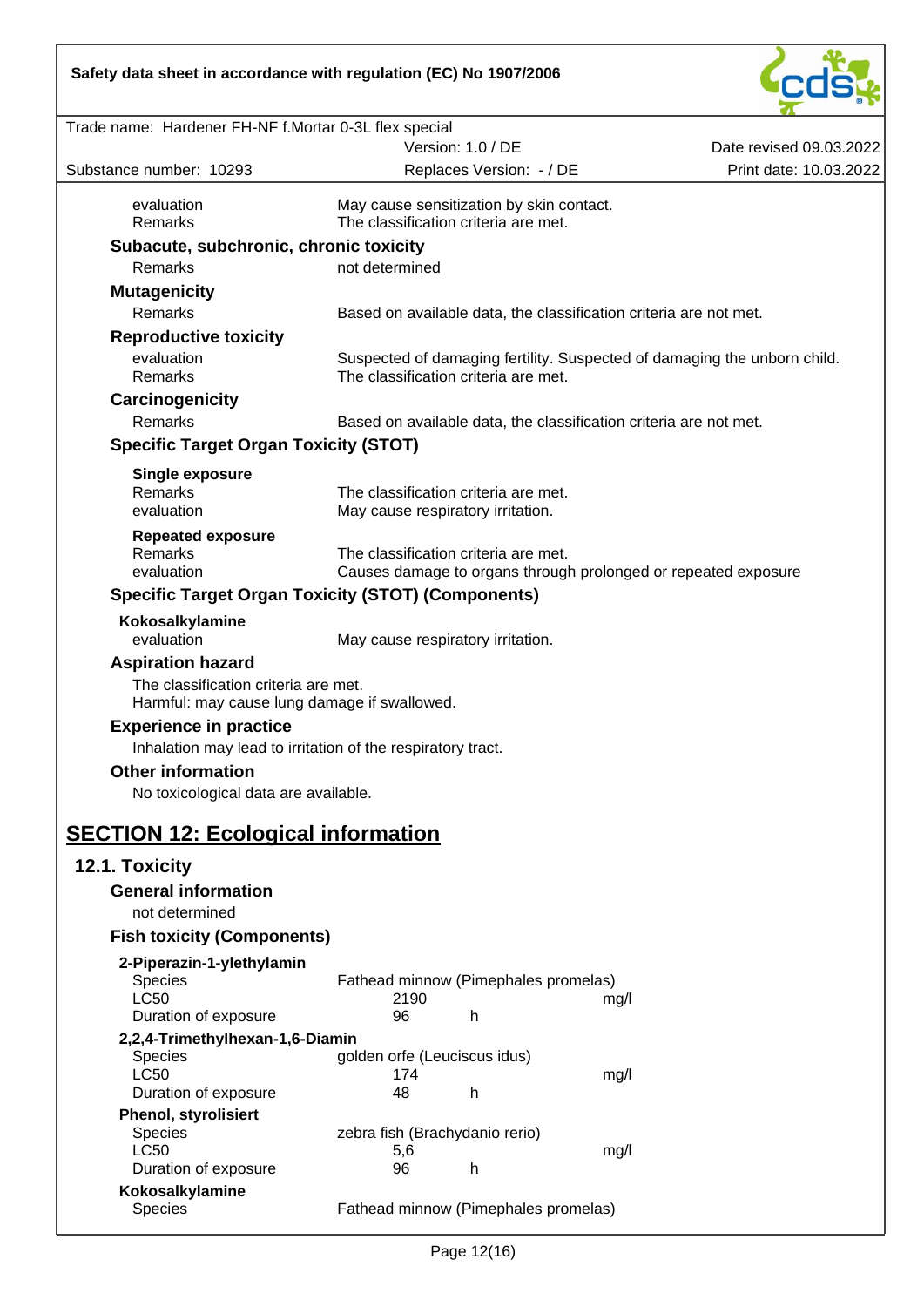

| Substance number: 10293                                | Version: 1.0 / DE<br>Replaces Version: - / DE |                                     | Date revised 09.03.2022<br>Print date: 10.03.2022 |  |
|--------------------------------------------------------|-----------------------------------------------|-------------------------------------|---------------------------------------------------|--|
| <b>LC50</b>                                            | 0,01<br>$\, > \,$                             | 0,1<br>to                           | mg/l                                              |  |
| Polyoxypropylendiamin<br><b>Species</b>                |                                               | rainbow trout (Oncorhynchus mykiss) |                                                   |  |
| <b>EC50</b>                                            | 15<br>$\geq$<br>96                            |                                     | mg/l                                              |  |
| Duration of exposure                                   |                                               | h                                   |                                                   |  |
| 2,4,6-Tri(dimethylaminomethyl)phenol<br><b>Species</b> | carp (Cyprinus carpio)                        |                                     |                                                   |  |
| <b>LC50</b>                                            | 175                                           |                                     | mg/l                                              |  |
| Duration of exposure                                   | 96                                            | h                                   |                                                   |  |
| <b>Daphnia toxicity (Components)</b>                   |                                               |                                     |                                                   |  |
| 2-Piperazin-1-ylethylamin                              |                                               |                                     |                                                   |  |
| Species                                                | Daphnia magna                                 |                                     |                                                   |  |
| <b>EC50</b>                                            | 58                                            |                                     | mg/l                                              |  |
| Duration of exposure                                   | 48                                            | h                                   |                                                   |  |
| 2,2,4-Trimethylhexan-1,6-Diamin                        |                                               |                                     |                                                   |  |
| Species                                                | Daphnia magna                                 |                                     |                                                   |  |
| <b>EC50</b>                                            | 31,5                                          |                                     | mg/l                                              |  |
| Duration of exposure                                   | 24                                            | h                                   |                                                   |  |
| <b>Phenol, styrolisiert</b>                            |                                               |                                     |                                                   |  |
| Species<br><b>EC50</b>                                 | Daphnia magna<br>4,6                          |                                     | mg/l                                              |  |
| Duration of exposure                                   | 48                                            | h                                   |                                                   |  |
| Kokosalkylamine                                        |                                               |                                     |                                                   |  |
| Species                                                | Daphnia magna                                 |                                     |                                                   |  |
| <b>EC50</b>                                            | 0,01<br>>                                     | 0,1<br>to                           | mg/l                                              |  |
| Duration of exposure                                   | 48                                            | h                                   |                                                   |  |
| <b>Phenol</b> , Methylstyrenated                       |                                               |                                     |                                                   |  |
| Species                                                | Daphnia magna                                 |                                     |                                                   |  |
| <b>EL50</b><br>Duration of exposure                    | 51<br>48                                      | h                                   | mg/l                                              |  |
|                                                        |                                               |                                     |                                                   |  |
| Polyoxypropylendiamin<br>Species                       | Daphnia magna                                 |                                     |                                                   |  |
| EC50                                                   | 80                                            |                                     | mg/l                                              |  |
| Duration of exposure                                   | 48                                            | h                                   |                                                   |  |
| <b>Algae toxicity (Components)</b>                     |                                               |                                     |                                                   |  |
| 2-Piperazin-1-ylethylamin                              |                                               |                                     |                                                   |  |
| <b>Species</b>                                         |                                               | Pseudokirchneriella subcapitata     |                                                   |  |
| <b>EC50</b>                                            | 1000<br>$\geq$                                |                                     | mg/l                                              |  |
| Duration of exposure                                   | 72                                            | h                                   |                                                   |  |
| 2,2,4-Trimethylhexan-1,6-Diamin                        |                                               |                                     |                                                   |  |
| <b>Species</b>                                         | Scenedesmus subspicatus                       |                                     |                                                   |  |
| ErC <sub>50</sub>                                      | 43,5                                          |                                     | mg/l                                              |  |
| Duration of exposure                                   | 72                                            | h                                   |                                                   |  |
| <b>Phenol, styrolisiert</b>                            |                                               |                                     |                                                   |  |
| Species<br><b>EL50</b>                                 | Scenedesmus subspicatus<br>3,14               |                                     | mg/l                                              |  |
| Duration of exposure                                   | 72                                            | h                                   |                                                   |  |
| Kokosalkylamine                                        |                                               |                                     |                                                   |  |
| Species                                                | Scenedesmus subspicatus                       |                                     |                                                   |  |
| <b>EC50</b>                                            | 0,01<br>$\, > \,$                             | 0,1<br>to                           | mg/l                                              |  |
| Duration of exposure                                   | 72                                            | h                                   |                                                   |  |
| <b>Phenol</b> , Methylstyrenated                       |                                               |                                     |                                                   |  |
| Species                                                | Scenedesmus subspicatus                       |                                     |                                                   |  |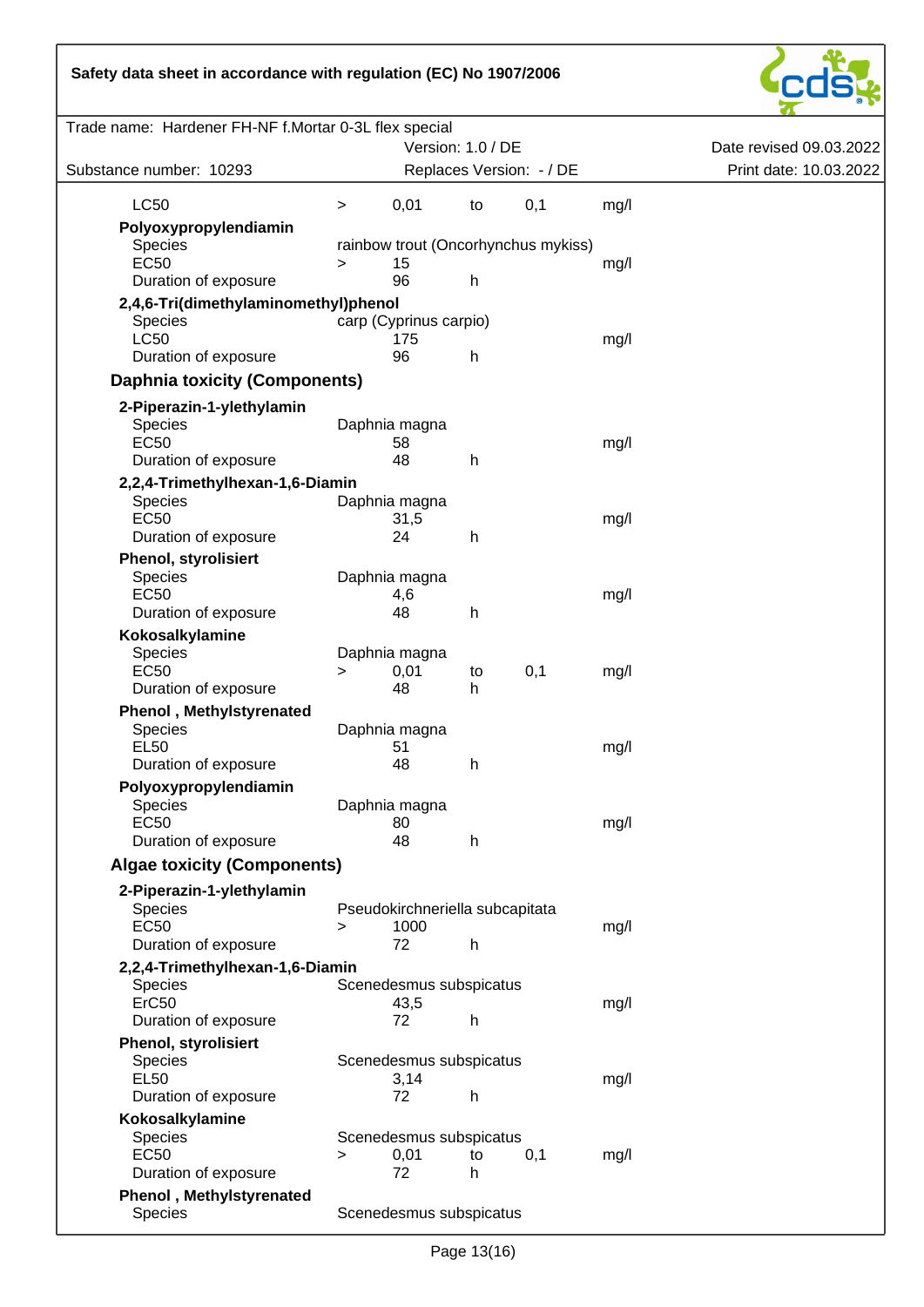

| Trade name: Hardener FH-NF f.Mortar 0-3L flex special                                          |                           |                          |      |                         |
|------------------------------------------------------------------------------------------------|---------------------------|--------------------------|------|-------------------------|
|                                                                                                |                           | Version: 1.0 / DE        |      | Date revised 09.03.2022 |
| Substance number: 10293                                                                        |                           | Replaces Version: - / DE |      | Print date: 10.03.2022  |
| <b>EL50</b>                                                                                    | 15                        |                          | mg/l |                         |
| Duration of exposure                                                                           | 72                        | h                        |      |                         |
| Polyoxypropylendiamin                                                                          |                           |                          |      |                         |
| <b>Species</b>                                                                                 | Selenastrum capricornutum |                          |      |                         |
| ErC50                                                                                          | 15<br>72                  |                          | mg/l |                         |
| Duration of exposure                                                                           |                           | h                        |      |                         |
| 2,4,6-Tri(dimethylaminomethyl)phenol<br>Species                                                | Desmodesmus subspicatus   |                          |      |                         |
| <b>EC50</b>                                                                                    | 84                        |                          | mg/l |                         |
| Duration of exposure                                                                           | 72                        | h.                       |      |                         |
| <b>Bacteria toxicity (Components)</b>                                                          |                           |                          |      |                         |
| 2,2,4-Trimethylhexan-1,6-Diamin                                                                |                           |                          |      |                         |
| <b>Species</b>                                                                                 | Pseudomonas putida        |                          |      |                         |
| <b>EC50</b>                                                                                    | 89                        |                          | mg/l |                         |
| Duration of exposure                                                                           | 17                        | h                        |      |                         |
| 2,4,6-Tri(dimethylaminomethyl)phenol<br><b>Species</b>                                         | activated sludge          |                          |      |                         |
| <b>NOEC</b>                                                                                    | 2                         |                          | mg/l |                         |
| Duration of exposure                                                                           | 28                        | h.                       |      |                         |
| 12.2. Persistence and degradability                                                            |                           |                          |      |                         |
| <b>General information</b>                                                                     |                           |                          |      |                         |
| not determined                                                                                 |                           |                          |      |                         |
| 12.3. Bioaccumulative potential                                                                |                           |                          |      |                         |
|                                                                                                |                           |                          |      |                         |
| <b>General information</b>                                                                     |                           |                          |      |                         |
| not determined                                                                                 |                           |                          |      |                         |
| <b>Partition coefficient: n-octanol/water</b>                                                  |                           |                          |      |                         |
| Remarks                                                                                        | not determined            |                          |      |                         |
| 12.4. Mobility in soil                                                                         |                           |                          |      |                         |
| <b>General information</b>                                                                     |                           |                          |      |                         |
| not determined                                                                                 |                           |                          |      |                         |
| 12.5. Results of PBT and vPvB assessment                                                       |                           |                          |      |                         |
| <b>General information</b>                                                                     |                           |                          |      |                         |
| not determined                                                                                 |                           |                          |      |                         |
| 12.6. Other adverse effects                                                                    |                           |                          |      |                         |
| <b>General information</b>                                                                     |                           |                          |      |                         |
|                                                                                                |                           |                          |      |                         |
| not determined                                                                                 |                           |                          |      |                         |
| <b>General information / ecology</b>                                                           |                           |                          |      |                         |
| Do not allow to enter soil, waterways or waste water canal. Avoid release into the atmosphere. |                           |                          |      |                         |
| <b>SECTION 13: Disposal considerations</b>                                                     |                           |                          |      |                         |
| 13.1. Waste treatment methods                                                                  |                           |                          |      |                         |
| Disposal recommendations for the product                                                       |                           |                          |      |                         |
| Allocation of a waste code number, according to the European Waste Catalogue (EWC), should be  |                           |                          |      |                         |
| carried out in agreement with the regional waste disposal company.                             |                           |                          |      |                         |

## **Disposal recommendations for packaging**

Packaging that cannot be cleaned should be disposed off in agreement with the regional waste disposal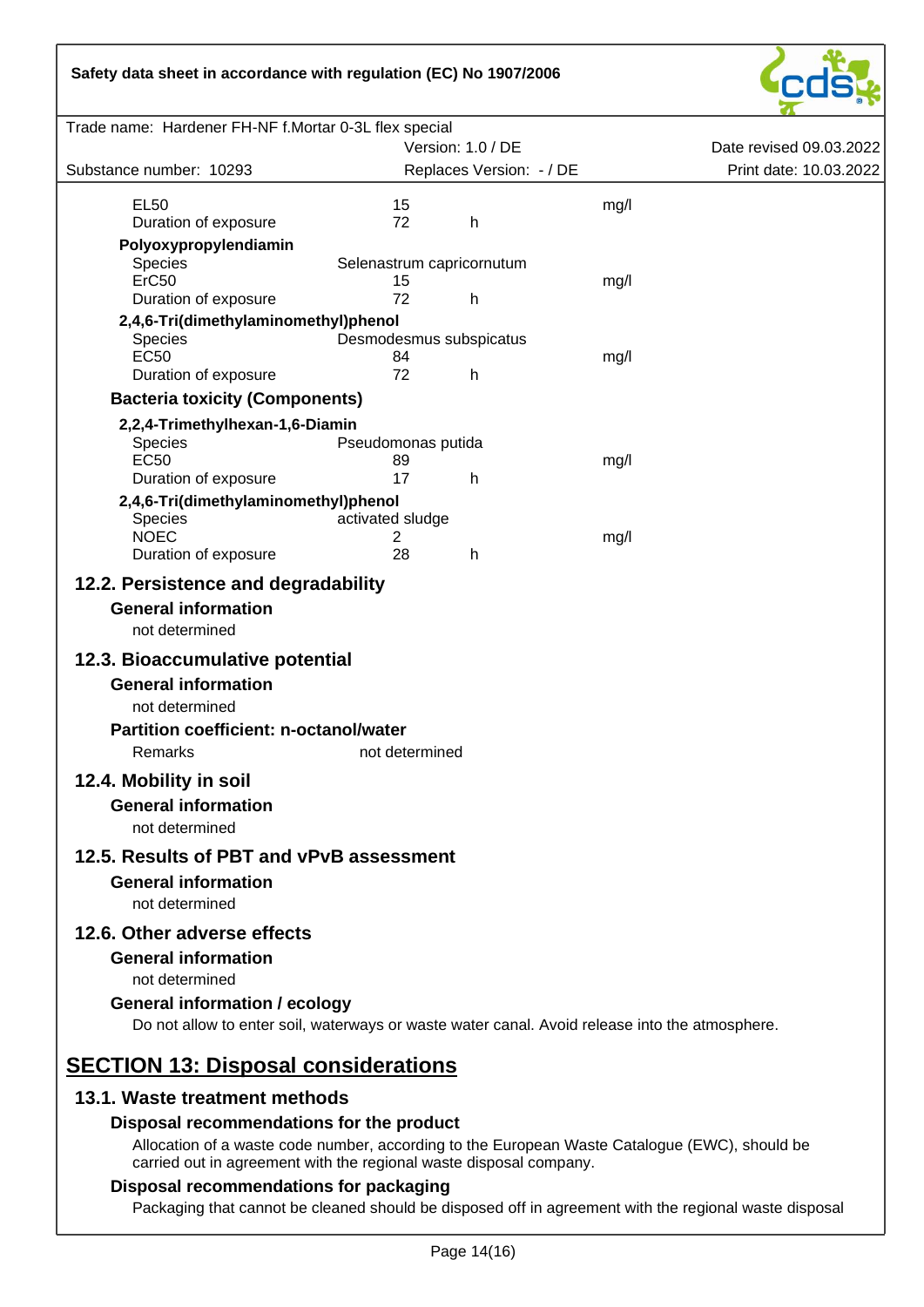Trade name: Hardener FH-NF f.Mortar 0-3L flex special

Substance number: 10293 **Print date: 10.03.2022** Replaces Version: - / DE Print date: 10.03.2022

Version: 1.0 / DE

Date revised 09.03.2022

company.

# **SECTION 14: Transport information**

|                                     | <b>Land transport ADR/RID</b>                                                                        | <b>Marine transport</b><br><b>IMDG/GGVSee</b>                                                        | Air transport ICAO/IATA                                                                              |
|-------------------------------------|------------------------------------------------------------------------------------------------------|------------------------------------------------------------------------------------------------------|------------------------------------------------------------------------------------------------------|
| Tunnel restriction code             | E                                                                                                    |                                                                                                      |                                                                                                      |
| 14.1. UN number                     | 2735                                                                                                 | 2735                                                                                                 | 2735                                                                                                 |
| 14.2. UN proper shipping name       | POLYAMINES, LIQUID,<br>CORROSIVE, N.O.S. ((Z)-<br>Octadec-9-enylamin, 2-Piperazin-<br>1-ylethylamin) | POLYAMINES, LIQUID,<br>CORROSIVE, N.O.S. ((Z)-<br>Octadec-9-enylamin, 2-Piperazin-<br>1-ylethylamin) | POLYAMINES, LIQUID,<br>CORROSIVE, N.O.S. ((Z)-<br>Octadec-9-enylamin, 2-<br>Piperazin-1-ylethylamin) |
| 14.3. Transport hazard<br>class(es) | 8                                                                                                    | 8                                                                                                    | 8                                                                                                    |
| Label                               |                                                                                                      |                                                                                                      |                                                                                                      |
| 14.4. Packing group                 | $\mathbf{II}$                                                                                        | Ш                                                                                                    | $\mathbf{II}$                                                                                        |
| <b>Limited Quantity</b>             | 1 <sub>1</sub>                                                                                       |                                                                                                      |                                                                                                      |
| Transport category                  | $\overline{2}$                                                                                       |                                                                                                      |                                                                                                      |
| 14.5. Environmental hazards         | ENVIRONMENTALLY<br><b>HAZARDOUS</b>                                                                  | <b>Marine Pollutant</b>                                                                              | <b>ENVIRONMENTALLY</b><br><b>HAZARDOUS</b>                                                           |

## **SECTION 15: Regulatory information**

## **15.1. Safety, health and environmental regulations/legislation specific for the substance or mixture**

## **Water Hazard Class (Germany)**

| <b>Water Hazard Class</b><br>(Germany) | WGK 3 |      |     |     |
|----------------------------------------|-------|------|-----|-----|
| <b>VOC</b>                             |       |      |     |     |
| VOC (EU)                               | 0.38  | $\%$ | 3.5 | a/l |

## **15.2. Chemical safety assessment**

For this preparation a chemical safety assessment has not been carried out.

## **SECTION 16: Other information**

#### **Hazard statements listed in Chapter 3**

| H <sub>302</sub> | Harmful if swallowed.                         |
|------------------|-----------------------------------------------|
| H304             | May be fatal if swallowed and enters airways. |